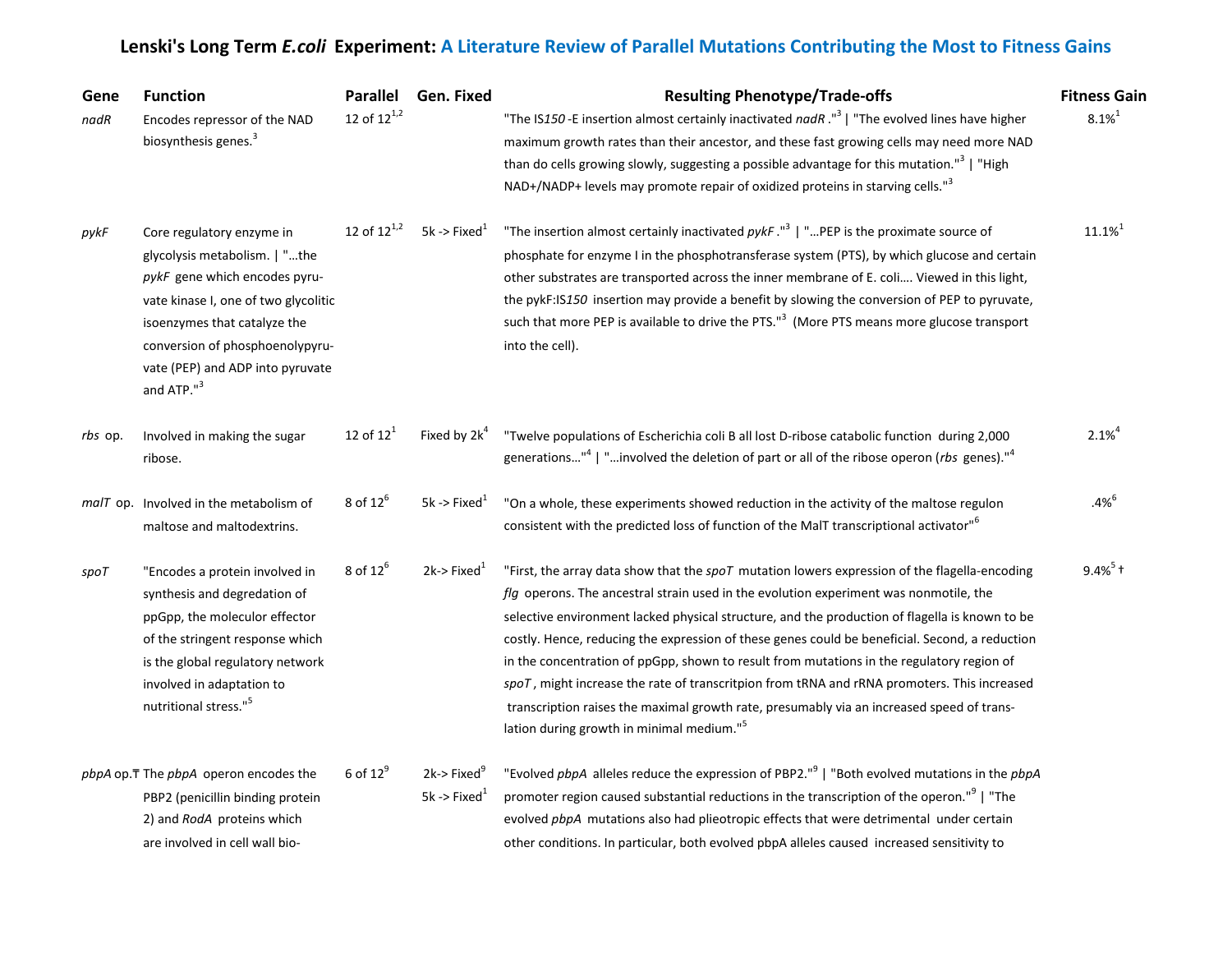synthesis and determination of **only and the evolved** *phpA* -5 allele reduced competitive osmotic stress. We also showed that the evolved *phpA* -5 allele reduced competitive cell shape.9,1 | "The *pbpA* gene performance during prolonged starvation over many days…"<sup>9</sup>| PBP2 inhibition has been encodes penicillin-binding protein reported to "delay the initation of both peptoglycan synthesis and growth when cells are in 2 which is involved in peptidogly- stationary phase."<sup>9,10</sup> | "As a consequence of the increased size and altered shape, the average can synthesis and elongation of ratio of surface area to volume declined in the evolved bacteria relative to the ratio for their the cell wall; the characteristic common ancestor." $9$  | "Thus, both evolved pbpA alleles seem to disrupt cell wall elongation rod shape of E. coli cells also **during exponential growth, as previously** described for impairment of PBP2 activity."<sup>9</sup> | "...both depends on the rodA gene."<sup>3</sup> mutations decreased cellular resistance to osmotic stress. Moreover, one mutation reduced fitness during prolonged stationary phase. Therefore, alteration of the PBP2 concentration

contributed to physiological trade-offs... in performance in other environments."<sup>9</sup>

*topA TopA* and *fis* genes affect DNA 10 of 12<sup>11</sup> F 2k-Fixed<sup>1,11</sup> "As shown in Figure 2, both the topA and fis mutations, when introduced separately into the 13.3%<sup>1,11</sup><br>fis topology- control supercoiling.<sup>11</sup> ancestr *fis* topology- control supercoiling.<sup>11</sup> and the supercoiling ancestral chromosome, caused increases in DNA supercoiling.<sup>"11</sup> | "...increased DNA super-*TopA* encodes for topoisomerase helicity."<sup>9</sup> | "An increase in supercoiling would facilitate transcription of the rRNA operons. A I which relaxes DNA. *Fis* encodes higher rate of rRNA synthesis could be advantageous because the evolved lines have substantially the fis repressor protein that higher exponential growth rates than does the ancestor. Cells growing faster may need more controls the level of DNA super- rRNA than cells growing slowly, and the ratio of RNA to DNA appears to have increased in the coiling.<sup>11</sup> coiling.<sup>11</sup> converting  $e^{i(1)}$  and reduces the activity of DNA gyrase, which may explain the increased level of supercoiling caused by the evolved fis allele."<sup>11</sup> "These data also imply a reduction of the DNA relaxing activity of topoisomerase I in the evolved clones because this protein otherwise reduces supercoiling." $11$  | "The evolved fis allele had somewhat less than half the ancestral level of *fis* protein, while the fis-deletion strain produced no detectable fis."<sup>11</sup>| "The *topA* mutation decreased the activity of the enzyme, while the *fis* mutation decreased the amount of fis gene product produced."<sup>7</sup>

*citT* op. Encodes a protein that transports 1 of  $12^{12}$  > 31,500 - dom "The structure of the *cit* amplification (*rnk-citT* module) led us to propose that the Cit+ trait a range of citrate-like chemicals. inant allele, but arose from an amplification-mediated promoter capture."<sup>12</sup> | "The native *citT* regulatory region not fixed.<sup>12</sup> showed no expression (above background) in any strain, indicating that *citT* is normally silent under oxic conditions…. These results indicate that the *rnk-citT* module can support *citT*  expression during aerobic metabolism." $^{12}$  | To summarize, in the Ara-3 clone, a 2,933 bp duplication inserted into the *rnk* gene subverting it under the regulatory control of a different preexisting promoter (the *rnk* promoter) that lacked an "oxygen off" switch. This rearrangement resulted in the constitutive expression the *citT* operon (the Cit+ phenotype) which was further refined due to uncontrolled amplification. | "Amplifications tend to be unstable."<sup>12</sup> | "There was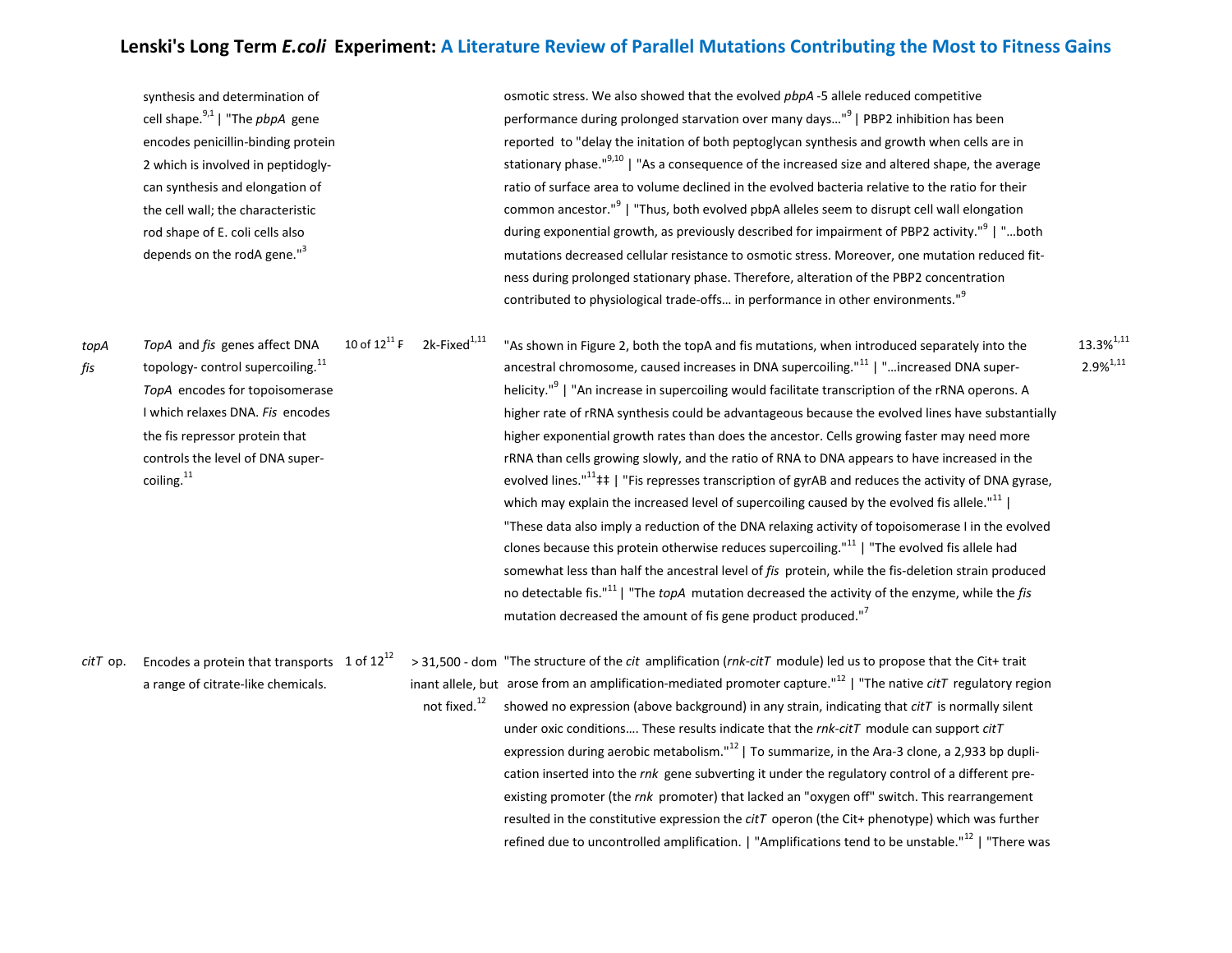a several-fold increase in total population size owing to the high concentration of citrate relative to glucose in the medium."<sup>12</sup> | "These early Cit+ genomes also show increases in cit copy number. three-copy tandem array within a larger tandem duplication, a four copy tandem array, a tandem duplication in a larger three-copy tandem array. Changes in amplification copy number readily occur by recombination… These changes increased the number of rnk-citT modules relative to the earliest Cit+ genome…. The increased number of rnk-citT modules can thus explain the refinement of the Cit+ phenotype that allowed the population expansion."<sup>12</sup>

| mutT | "The MutT protein is a hydrolase                                                | 1 of $12^{13}$ | $~20k - 25k^{13}$           | "the mutT mutation increased the point-mutation rate by ~150 fold" <sup>13</sup>   "Moreover, hyper-                                                                                                                                                                                                                                                                                                                                                                                                                                                                                                                                                                                                                                                  |
|------|---------------------------------------------------------------------------------|----------------|-----------------------------|-------------------------------------------------------------------------------------------------------------------------------------------------------------------------------------------------------------------------------------------------------------------------------------------------------------------------------------------------------------------------------------------------------------------------------------------------------------------------------------------------------------------------------------------------------------------------------------------------------------------------------------------------------------------------------------------------------------------------------------------------------|
|      | that purges the celluar nucleotide                                              |                |                             | mutators are more likely to produce offspring with deleterious or lethal mutations." <sup>13</sup>   "the                                                                                                                                                                                                                                                                                                                                                                                                                                                                                                                                                                                                                                             |
|      | pool of oxidized guanine nucleo-                                                |                |                             | $mutT$ lineage had a greatly elevated mutation rate, the increased mutations caused by $mutT$                                                                                                                                                                                                                                                                                                                                                                                                                                                                                                                                                                                                                                                         |
|      | tides (8-oxo-dGTP), which can                                                   |                |                             | hypermutators are A:T -> C:G transversions." $^{13,14}$   "The <i>mutT</i> mutant of E. coli is specifically                                                                                                                                                                                                                                                                                                                                                                                                                                                                                                                                                                                                                                          |
|      | mis-pair with adenine and lead                                                  |                |                             | elevated for the AT -> CG transversions and is one of the strongest mutators known, with a                                                                                                                                                                                                                                                                                                                                                                                                                                                                                                                                                                                                                                                            |
|      | to A:T -> C:G (adenine or thymine                                               |                |                             | 10,000- to 50,000-fold incrase over the wildtype. $14^4$                                                                                                                                                                                                                                                                                                                                                                                                                                                                                                                                                                                                                                                                                              |
|      | to cytosine or guanine) trans-                                                  |                |                             |                                                                                                                                                                                                                                                                                                                                                                                                                                                                                                                                                                                                                                                                                                                                                       |
|      | versions after DNA replication." <sup>13</sup>                                  |                |                             |                                                                                                                                                                                                                                                                                                                                                                                                                                                                                                                                                                                                                                                                                                                                                       |
| mutY | Encodes a DNA repair glycoslase<br>that excises mis-paired bases. <sup>13</sup> | 1 of $12^{13}$ | $~^{\circ}$ 25,633 $k^{13}$ | "Loss-of-function mutations in mutY, which encodes a DNA repair glycosylase that excises<br>mis-paired bases from DNA helices, also lead ot elevated mutation rates" <sup>13</sup>   " <i>mutY</i> mutations<br>have an antimutator effect in the context of a MutT defect because MutY mis-repairs 8-oxoG:A<br>base pairs in DNA. The 60% reduction in overall mutation rates reported in mutT mutY double<br>mutants compared with mutT single mutants is simlar to the rate changes we observed in both<br>phylogenomic analysis (Fig. 1B) and fluctuation tests (Fig. 1C). Indeed, genome resequencing<br>showed that different mutY mutations occurred along the two mutT branches sampled at 40,000<br>generations (Fig. 1A)." <sup>13,14</sup> |

*glmU* pro. Encodes glucosimine 1 of  $12<sup>1</sup>$ Results are unpublished by M. Stanek, as referenced in Barrick, 09.<sup>1</sup> 4.9%<sup>1</sup>